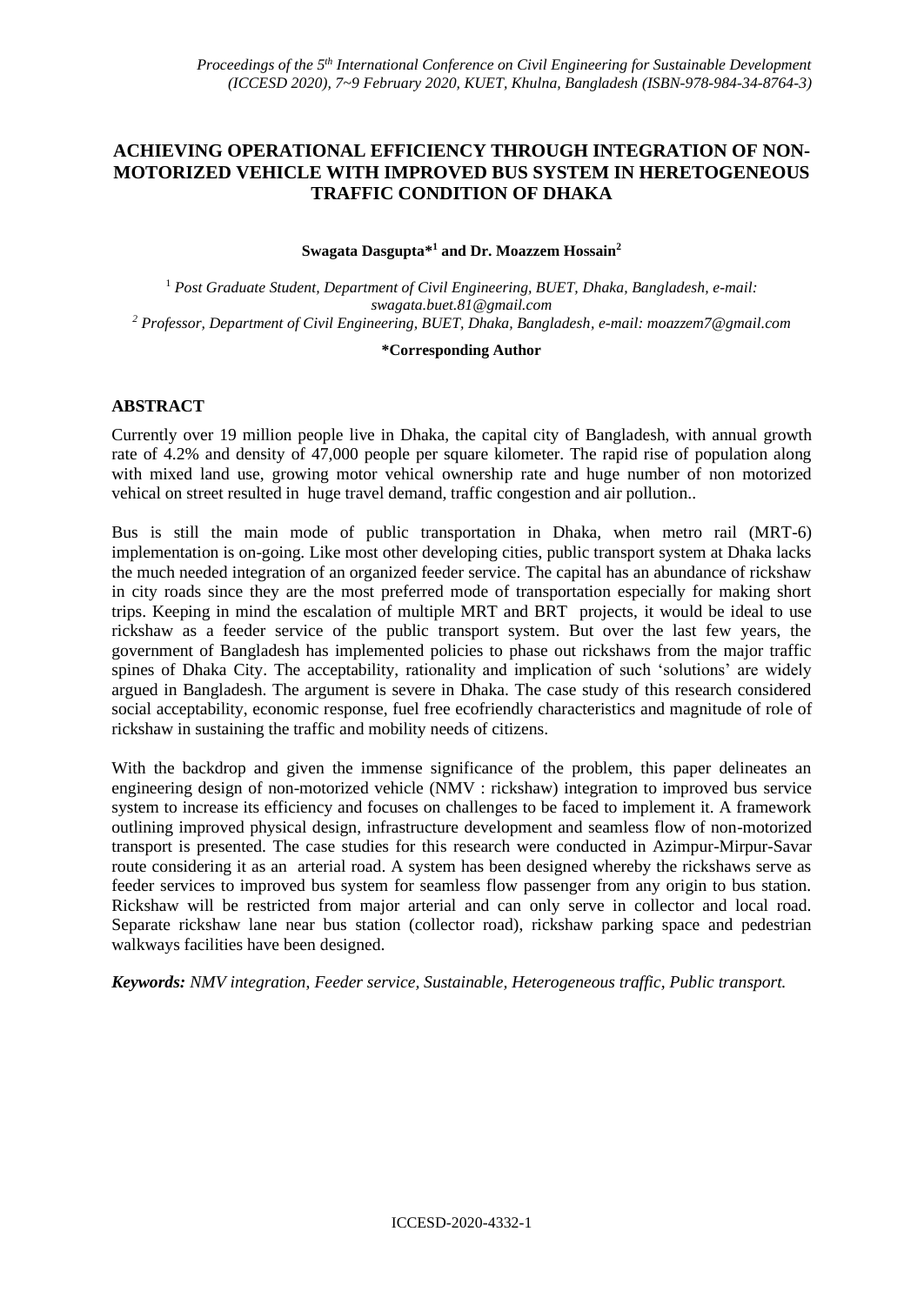## **1. INTRODUCTION**

Rickshaw is one of the principal means of transport in the urban areas of Bangladesh. But the capital city Dhaka is turning into chaotic, unsafe and immobile day by day due to chaotic management of rickshaws.

According to the Dhaka city corporations, there are 79,554 licensed rickshaws in the capital. However, the actual number is estimated to be around 1.1 million (Shafiq, 2017). According to the international standard, maximum 2.16 lakh vehicles can run in the city. But now, around 1.1 million rickshaws ply in the city daily along with the engine-driven vehicles. Sources of both city corporations said giving new licenses has remained stopped since 1980s. But there is a provision to renew the licenses after a scheduled period (Jibon, 2017).

Non-Motorized Vehicle (NMV) integration is one of the major issues regarding an efficient mass transit system. Some non-motorized profit can be monetize using methods commonly used by transportation agencies to evaluate policies and investments. These include congestion reductions, road and parking facility cost savings, consumer cost savings, energy conservation and emission reductions, and reduced accident risk to other road users. Thorough study is must for ascertain the number and pattern of vehicle for a city or town. But there is a crisis of study to ascertain the number and pattern of NMV in the city. Adaptive system of managing rickshaws are searched for many years and some measures have been taken by authority, albeit not very successfully. Restriction on rickshaw plying was imposed in some routes in the city in 2002. But the directive is debated among researchers, users, rickshaw pullers and even policy makers (Md. K. Rezaul, A.S Khandoker, 2019). To eliminate NMV from urban feeder roads or corridor cannot be a practical solution rather than to integrate it with mass transit system. Every location can be reached by walking, bicycles or rickshaws and is a fast and efficient means of transport particularly at the short distances. It is necessary for Dhaka to devise a functional and indigenous integration mechanism that is contextual to the traffic characteristics and travel demand while meditating the majority of the transport users. Public transport and NMV can be complementary. Integration of NMV with public transport can cancel out the negatives of both systems and provide efficient and sustainable door-to-door service to the bus or rail based commuters. Conventional planning and evaluation practices tend to overlook or undervalue many non-motorized transportation benefits. Comprehensive evaluation methods are needed to identify the full benefits of policies and investments that improve non-motorized travel and encourage shifts from motorized to non-motorized modes. In this paper an attempt has been made to develop an effective NMV integration plan based on literature review and present scenario of transportation system of Dhaka city.

# **2. INTEGRATION OF NON MOTORIZED TRANSPORT WITH PUBLIC TRANSIT SYSTEM: RICKSHAW**

The role of rickshaw in transportation sector of Dhaka city, the potential of rickshaw and improved bus transit system as a combined mode and the policy & benefits of modal integration has been recognised in literature.

Rickshaw, bicycle and walking are common forms of non-motorized transportation observed in the traffic composition of Dhaka, where Rickshaw is the most common and immensely used NMV mode for people of all ages. Factors contributing to rickshaw popularity include its socio-economic contribution as middle class and lower middle class people primarily depend on rickshaw for short trips; extensive physical network structure and access equity as almost all local and collector roads are accessible by rickshaw and fuel free nature yielding environmental sustainability. Most of the factors also correspond to transport sustainability for which the role of NMV in achieving such transport sustainability is tenable, especially in developing cities of Asia. Like many developing countries of Asia, the mixed land use distribution and lack of effective public transit mode of Dhaka resulted in short trip lengths, around 2 to 2.5 km (DUTP 1998  $&$  Bari, M  $&$  Efroymson, D, 2007)) and where NMV already has a dominant share in the overall traffic composition. For balanced system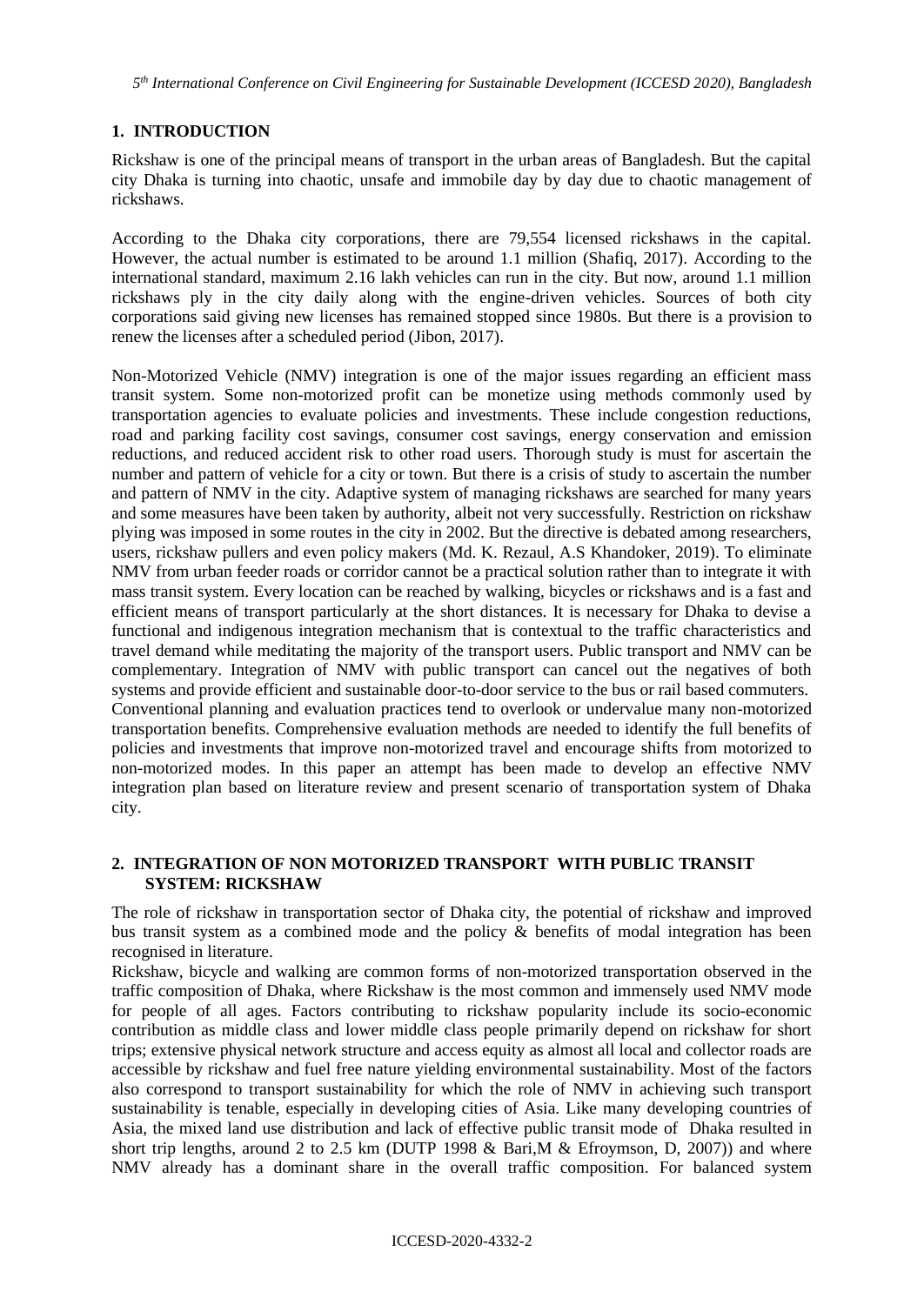*5 th International Conference on Civil Engineering for Sustainable Development (ICCESD 2020), Bangladesh*

development public transport along with increasing motorized vehicle cannot be viable alternative to non-motorized transport in Asian cities (H. Kubota, T. Kidokoro, 1996). For achieving sustainable transportation and reduced climate change effects in developing countries a modal shift to zero emission vehicle like NMV is highly recommended by World Bank (World Bank-GEF, 2003).

### **2.1 Social Significance**

Rickshaws plays a major socio-economic role at transportation sector in Dhaka. They are the preferred travel mode by vulnerable social groups - women, children and the elderly – due to their safety, security and comfort perspective. In addition, they provide an alternative to more costly motorized para-transit like taxis and auto rickshaws. Figure 1 shows the relation between trip distribution and household income. For low income group walking, rickshaw and bus are major mode of travel where rickshaw trips slightly decline with increase of income but still it is the highest modal share.



Figure 1: Trip distribution of different household income group (Source: Derived from RSTP 2015 and critical analysis)

# **2.2 Sustainability Issue**

Rapid increase of travel demand accelerates the demand for fuel in the transport sector which resulted in huge environmental pollution in developing countries (Singh, 2006). Cheaper fuel and fuel efficient technologies are not readily available in developing countries. The percentage of total consumption of petroleum products in India is about 50% (Singh, 2006) and in Bangladesh is about 54% (Rahman, 2009). The energy consumption per passenger-km is 0.91 mega joules (MJ) for light rail, 0.92 MJ for the average bus, 1.7 MJ for motorcycle, and 2.1 MJ for the average car (Banister et al., 1997). The estimated carbon footprint of the non-motorized transport is very low compared with all modes of motorized transport (ADB, 2010). Hence, future urban transportation policy should be oriented towards the promotion of mass public transport along with NMVs.

# **2.3 Modal Dominance**

The latest BRT study (Advance Logistics Group Study, 2011) estimated that on an average day 21 million trips are taking place in Dhaka metropolitan area (Hoque et al., 2012). Despite the rapid growth of motorized traffic in Dhaka, non-motorized transport (walking and rickshaw in particular) still remains the dominant mode for the city dwellers who are mostly middle and low income groups. Rickshaw accounts for 34% of all person trips in Dhaka, which was 19% in 1998 and 61% of all rickshaw trips are made by people of middle income levels. Again, 40% of rickshaw trips are made by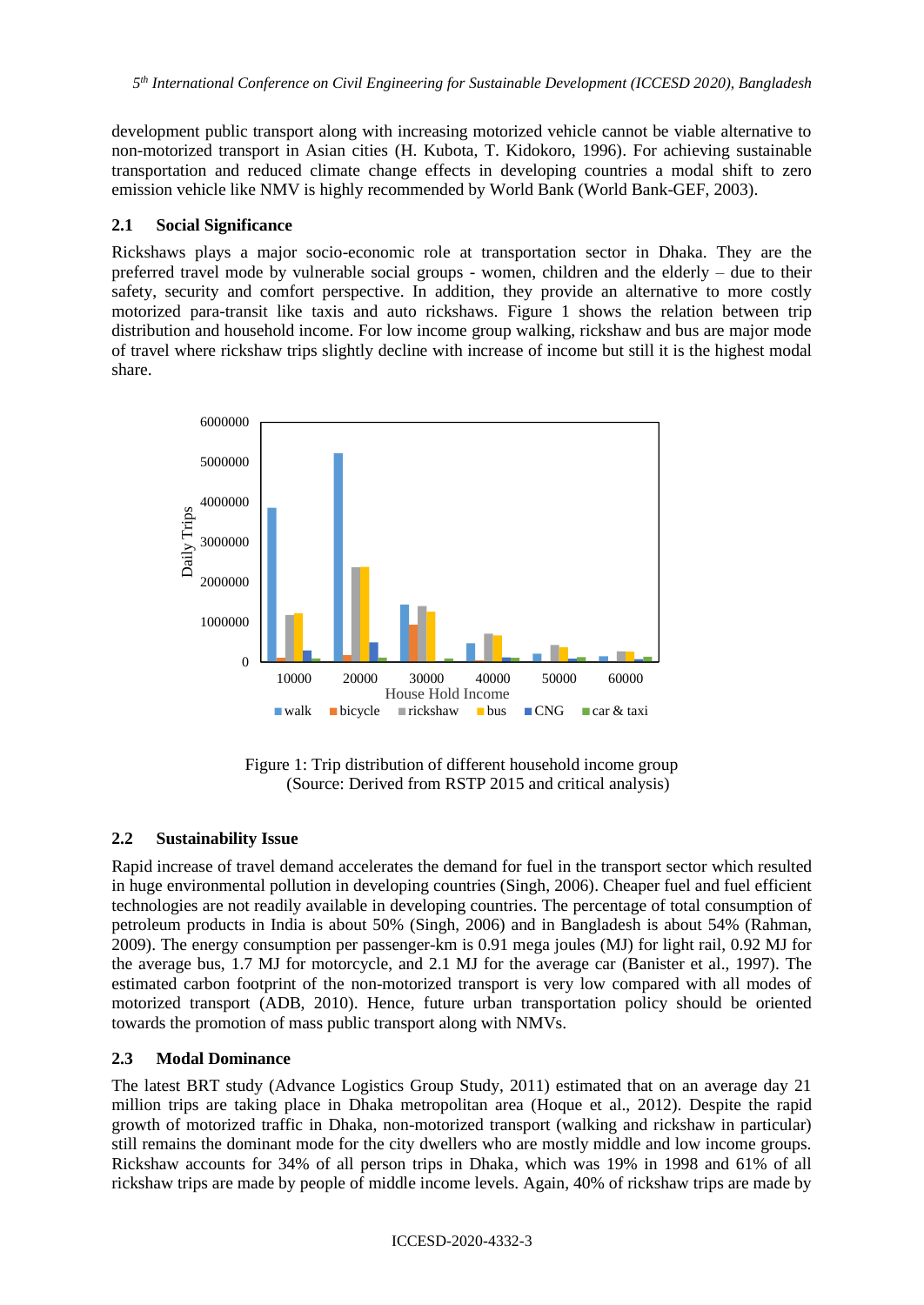women, children or people with goods, while other 20% of users are students (Louis Berger Group and BCL, 2005). With due attention, it can be the most demanding mode of transport in future Dhaka, particularly to the poor segment of the travellers.

## **2.4 Demand Responsive and other Operating Utility**

The demand responsiveness nature, route choice flexibility and ease accessibility & widespread coverage of rickshaw compared to other para-transit like taxi or CNG, Car or Public Transit makes it more desirable as primary mode of travel for daily short trips (trip length ranges 3-4 Km or less) and supporting mode for long distance trips (trip to and from bus and metro station). In Dhaka, the majority of trips are short and local which accounts for three-quarters of total trips, with average trip lengths around 3.8 km (Hoque M. M. et al, 2014). For short distance trips, rickshaw is competitive in terms of overall travel time (when walking, waiting and transit time is taken into account) and is cheaper than traveling by auto-rickshaw, taxi or car. It can provide door to door services and high service frequency which promises the opportunity to integrate rickshaw as a feeder service to public transit system.

## **2.5 Increased coverage and efficiency of public transit system**

The quality of public transport is determined not only by the quality of the main transport mode, but also by the before (access) and after (egress) modes. Access and egress are the weakest links in a public transport chain. The comprehensive interconnectivity of public transit and NMV is important to realize a trip and also to determine the availability and convenience of public transport (Krygsman, 2004). Initiatives aimed at improving access and egress hold potential to significantly reduce public transport trip time and are inexpensive options compared to the expensive infrastructure and vehicle enhancement alternatives frequently considered. Systematic modal integration has several benefits with regard to public transport which are crucially important for Dhaka. In Dhaka, non-motorized transport (walking, rickshaw, and bicycle) is currently a major component of the transport system. Murray et al (1998) estimates a 400m walk to public transit stops as the distance most people can walk comfortably under normal condition. Use of NMV as a feeder mode has seen to increase coverage of public transport as well as decrease the journey time.

### **2.6 Road Space Efficiency**

The rise of automobiles i.e. car, CNG are significant in Dhaka city. Private cars take over 60-65% space of roads in the capital, while public transports use 7% only ((Rimon, 2017). But still the total number of automobiles are less than half (17%) that of NMV. However, the total road space occupied by car and CNG is almost equals to that of rickshaw (34% road space for automobiles compared to rickshaw's 38%), which means that the NMV uses half the road space than that of a car while transporting more people per vehicle than cars across all urban areas in Bangladesh (Rahman M. M. et al, 2008). The space efficiency of NMV gives operational flexibility and ease access to narrow roads. These features give the opportunity to connect public transit stations at major arterial road with single NMV lane serving as feeder.

### **2.7 Initiative towards Integration between Public Transit with NMV and Walk Mode**

As a sustainable and environment friendly mode of transportation, cities in developed countries as well as developing countries are recently promoting non-motorized transportation as a successful urban development model. Cities with old concept of urban sprawl and car dependency exhibits paradigm shift towards transit oriented mixed land use development, where public transit mode (bus or metro) serve as main transit mode and NMV serves as feeder to the public transits. In Western Europe and Japan, the bicycle is the fastest growing and predominant access mode to suburban railways (Replogle 1992). In India, bicycles play a major role in access to commuter railways (Tiwari 2002). The Bogotá sustainable urban development models in recent years promoting NMV and public transport while restricting cars transport, which is considered by many researchers like Hidalgo (2002), Bari (2003) and Joewono & Kubota (2005) as highly successful. This model is under active consideration for implementation in a number of African developing cities like Cape Town Dakar and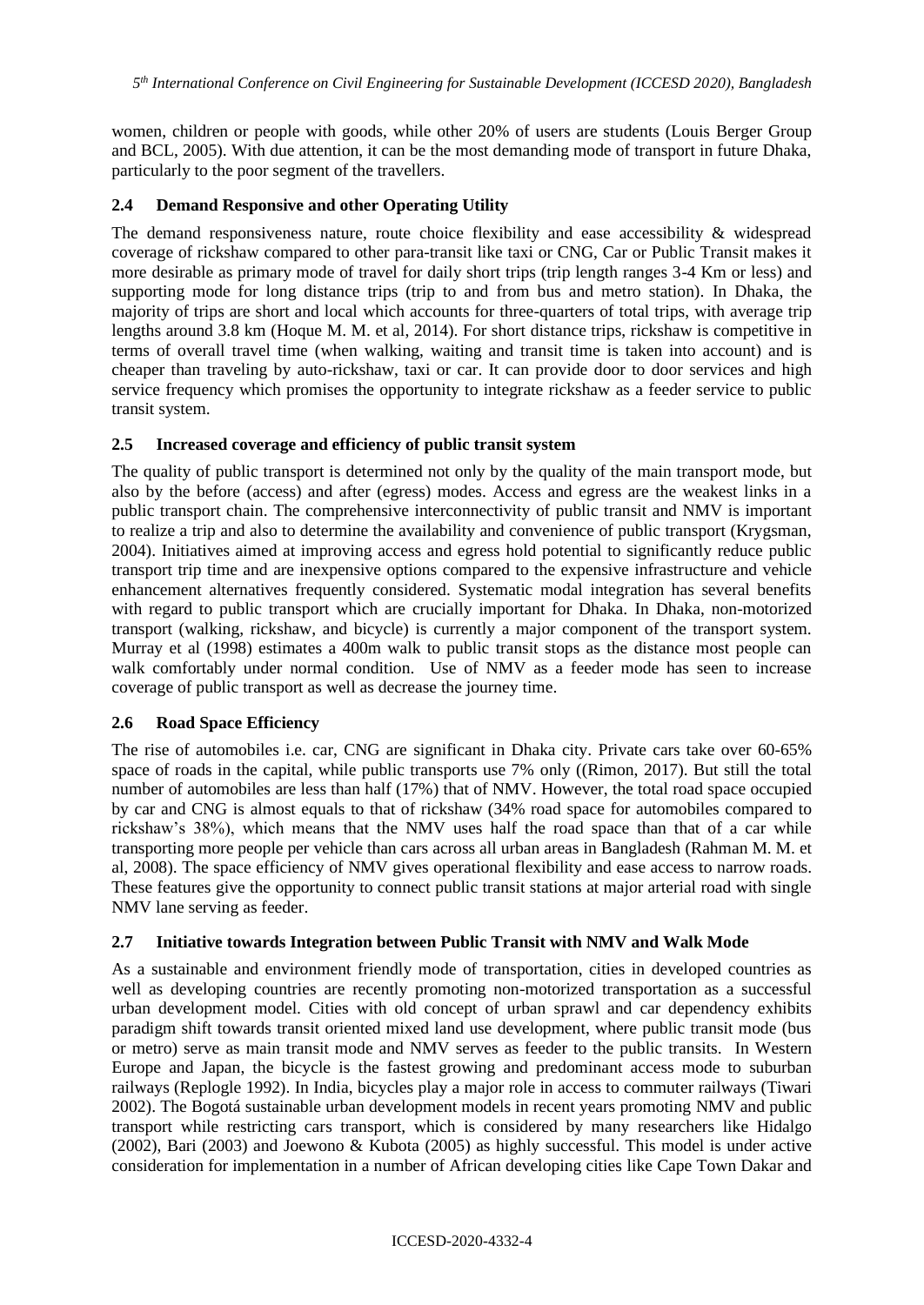Accra. Bogotá approach demonstrated how NMVs, pedestrian mobility and public transport facilities could be integrated for the development of sustainable transport system and is worthy of exploring to cities like Dhaka (Bari, 2003). The integration lessons from Delft, Netherlands, Tama New Town in Tokyo, which provides for pedestrian and bicycle access to town centres and railway stations completely segregated from vehicular road traffic, also gives literature background to develop efficient physical NMV integration plan with public transit system in heterogeneous traffic condition like Dhaka (World Bank 2002).



Figure 2: NMV integration with Public Transit System (BRT/MRT) Representation

# **2.8 Rickshaw Ban Policy and End Resul**

Rickshaw restriction have been implemented by many cities i.e. Jakarta, Manila, Delhi, Dhaka etc. for either reducing congestion (smooth flow of motorized traffic) or enhancing the city image by eliminating traditional modes from the entire city or from certain roads. But evidence shows that, the purpose of smooth flow of motorized traffic or to get rid of congestion, is not served by simply restricting rickshaws (Gallagher, 1992; Barakat, 2004).

According to the recommendation of Dhaka Urban Transport Project (DUTP) (1998) and the National Land Transport Policy (2004), Dhaka City Corporation (the city government), in 2002 adopted plan to eliminate rickshaws from eight major roads of Dhaka, comprising a total of 120 km. The objective was to improve traffic flow, more space for motorized transport and creating some separate lanes for rickshaws. As a result, average monthly travel expenditure increased by 10%, travel hardship exaggerated for women and children, frequency reduced for social/recreational trips and inefficiency occurred in making a short trip. A comparative scenario between pre-rickshaw ban (2000) and postrickshaw ban (2005) shows that, in automobile movement marginal improvement of speed (3.6%) and reduced travel time (5.7%) has been found but average travel times for buses have declined by 26.1% (Bari, M & Efroymson, D., 2007). Observing socio economic implication of such policy World Bank in 2005 revised its patronage to rickshaw restriction in Dhaka (DUTP, 2007).

NMV bans, which has been made over the years in different cities of Asia, experienced failure and decision reversal in most of the cases. Long after the ban, about 70% of residents in the low income neighbourhoods of New Delhi and Jakarta favour reintroduction of NMV (GTZ, 2009). In contrary, some cities have started favouring policies towards NMV movement- Bogota, Colombia from 2004;Yogyakarta, Indonesia from 2005 and few cities in India (Delhi, Agra, Chandigarh and Vrindavan) since 2002 (Gadepalli. S, 2006; Hidalgo. D, 2004; Zudianto, H. & Parikesit. D, 2009).

Rickshaw ban policy is a failure because it focuses on private motorized vehicles but not on broader mobility needs. But it is also true that the allowance to grow rickshaw without incorporating them in the overall transport system in a planned manner creates a chaotic traffic situation. Therefore rather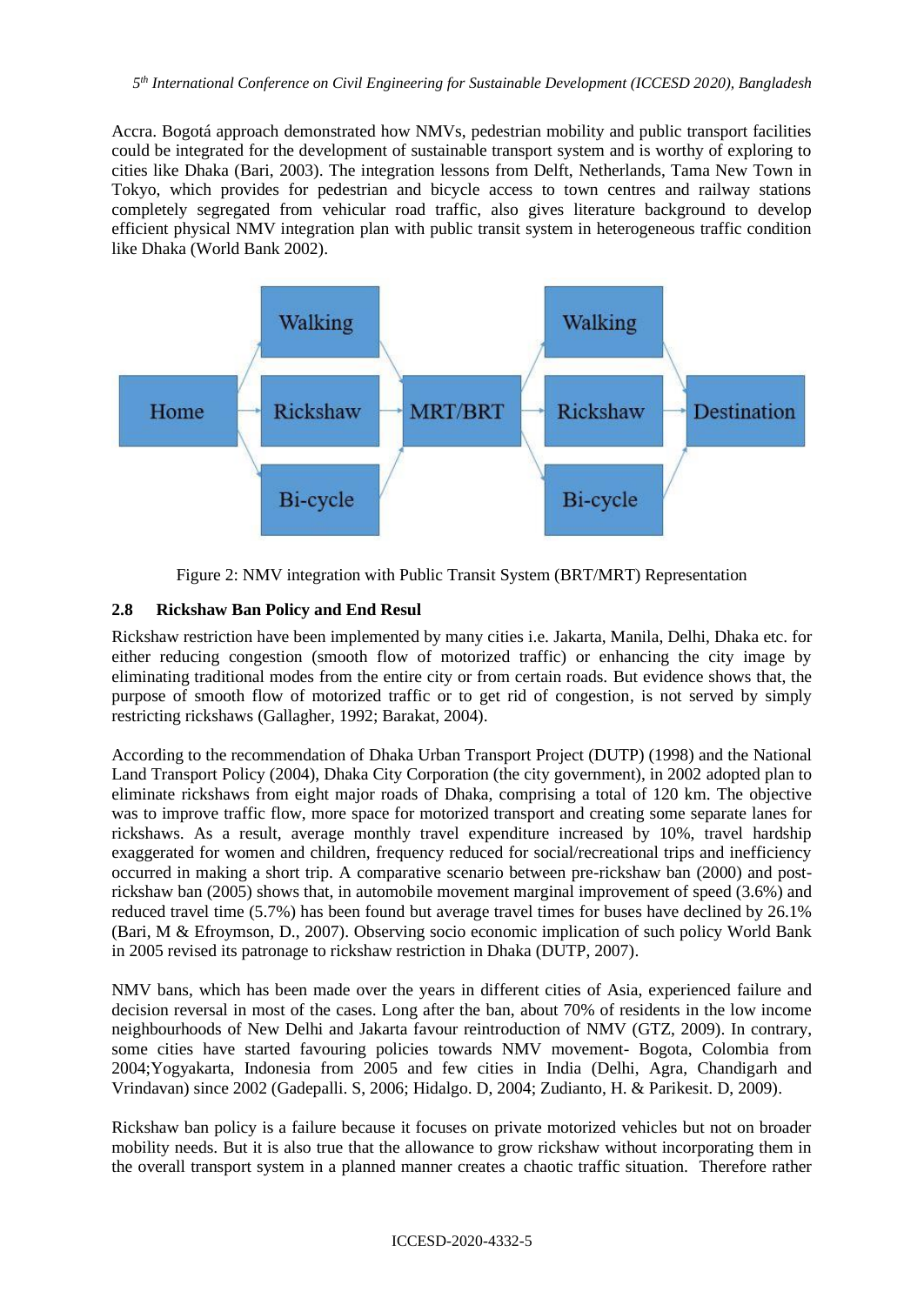than simply pursuing policies to eliminate NMV, a better approach should be to integrate motorized and non-motorized vehicles as complementary rather than competitive forces in meeting the comprehensive transport demand. Rickshaws could play an important role of transport in Dhaka if they are modernized, planned properly, and the required facilities are provided (Rahman, et al. 2008; Gallagher, 1992; Rahman, 2011).

## **2.9 Principles of modal integration:**

To implement integrated transportation system, the following aspects should be achieved in a project or in an area, preferably as many as possible:

- An integrated network,
- Integrated schedules,
- Physical transfer facilities,
- A common ticketing or fare integration system

# **3. OBJECTIVE:**

The main purpose is to develop a plan for the integration of rickshaws with a pre developed improved bus system and thus promoting energy efficient and sustainable travel. The scope of the paper are: (a) Explore the ability of rickshaws to serve as a feeder service of improved bus systems which is justified by literature review;

(b) Proposing a design for improved bus station that could assist for NMV integration by ensuring easy transfer between rickshaws and bus through their close/weather protected physical location;

(c) Integrated pedestrian walking facilities plan and

(d) Investigation on fare integration opportunity

# **4. METHODOLOGY**

In this research, literature review has been done to understand standard NMV integration with public transit provision, previous studies and experiences of NMV integration. For traffic study data and distribution of traffic in future, Dhaka Strategic Transport plan (RSTP) by DTCA and Survey Report of Dhaka Metro Rail by DTCB has been considered as secondary data sources. According to literature rickshaw integration plan with improved bus system has been developed and presented with AUTOCAD drawing. In this paper, it has been assumed that rickshaw movement is not allowed in the study area Azimpur–Mirpur-Savar corridor, which is considered as an arterial road. Separate NMV lane is considered in collector road (collector road: which ends in arterial road), where NMV is used as feeder service to improved bus system and no lane restriction is imposed on local roads. 100% modal shifting is assumed from conventional bus and other para-transit to improved bus system on the study corridor.



Figure 3: Azimpur–Mirpur-Savar route (major arterial) and study area (Azimpur and Dhanmondi 27)

#### ICCESD-2020-4332-6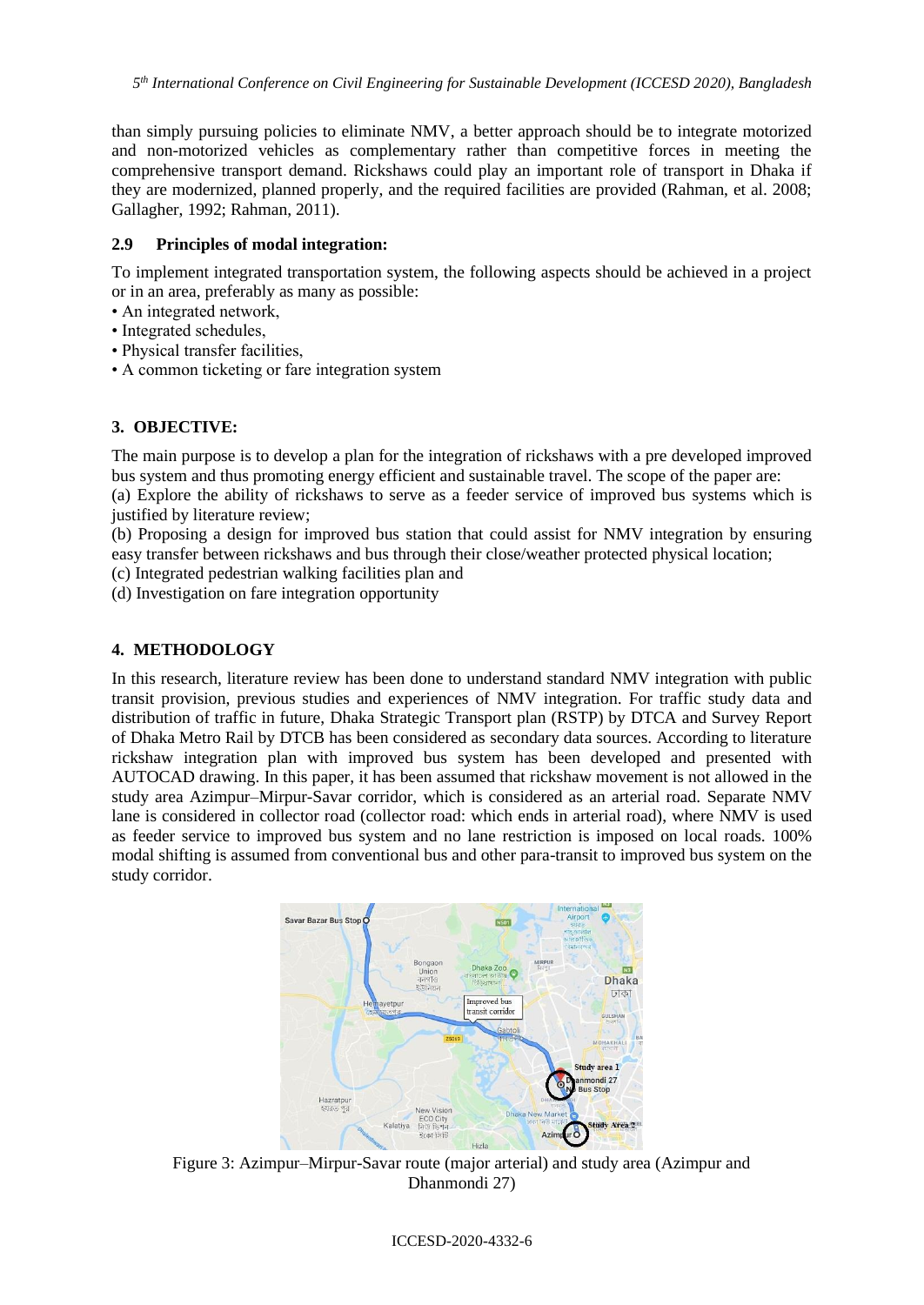*5 th International Conference on Civil Engineering for Sustainable Development (ICCESD 2020), Bangladesh*

### **5. STUDY AREA: AZIMPUR-MIRPUR-SAVAR CORRIDOR**

Due to time and resource constraints, two potential integration area for NMV and improved bus system have been studied and one integration plan is presented in this paper. While selecting the locations, the socio-economic condition, demography, urban structure, and traffic situation have been considered as selection criteria. One location is in an unplanned and low-income residential area, developed along the major corridor of mixed traffic (azimpur); and the other location is a planned and high-income residential area with higher car ownership rate (Dhanmondi 27).

## **5.1 Location A: Azimpur**

Azimpur is the starting point of Azimpur-Mirpur-Savar corridor. The right-of-way (ROW) of this corridor at Azimpur station is about 88 feet and provides three lanes in each direction. There exists a very busy and congested traditional bus station, a shopping centre called Dhaka new market nearby and also lots of busy hawker markets at Nilkhet end. This area basically deals with students and mid income people daily. The existing average vehicle composition at azimpur-new market circle is determined by field survey which shows the dominance of NMV mode on that area in figure-3.



## Figure-3: Classified vehicle count of sample data field at Azimpur station area

### **5.2 Location B: Dhanmondi 27**

Dhanmondi 27 is located between dhanmondi 32 and Asad Gate on the azimpur- mirpur- savar corridor. This is a T section. The ROW of the corridor at dhanmondi 27 involves a road width of about 80 feet (29-30.5 m) and provides three lanes in both directions. This place is used as bus stoppage. Road users are mostly employees of mid income. The existing vehicular composition at Dhanmondi-27 circle is derived from Strategic Transportation Plan (RSTP) 2015, which shows the dominance of bus mode on mirpur route and less modal share of NMV in arterial route in Figure-4.



Figure-4: Vehicular composition at Dhanmondi 27 (Source: Derived from RSTP 2015 and critical analysis)

### **5.3 Traffic Demand:**

The traffic demand for dedicated bus lane along 25 km Azimpur-Mirpur-Savar route is estimated by using conventional four step demand forecasting model, which has been commonly utilized and found to be effective in many cities around the world. For demand forecasting process circular area of 2 km radius around improved bus corridor was considered and demand was found 4.4 million daily household trips in 2018, with an increment of 5% rate considered (Rahman, 2018). Estimation of demand along study corridor is beyond the scope of this paper.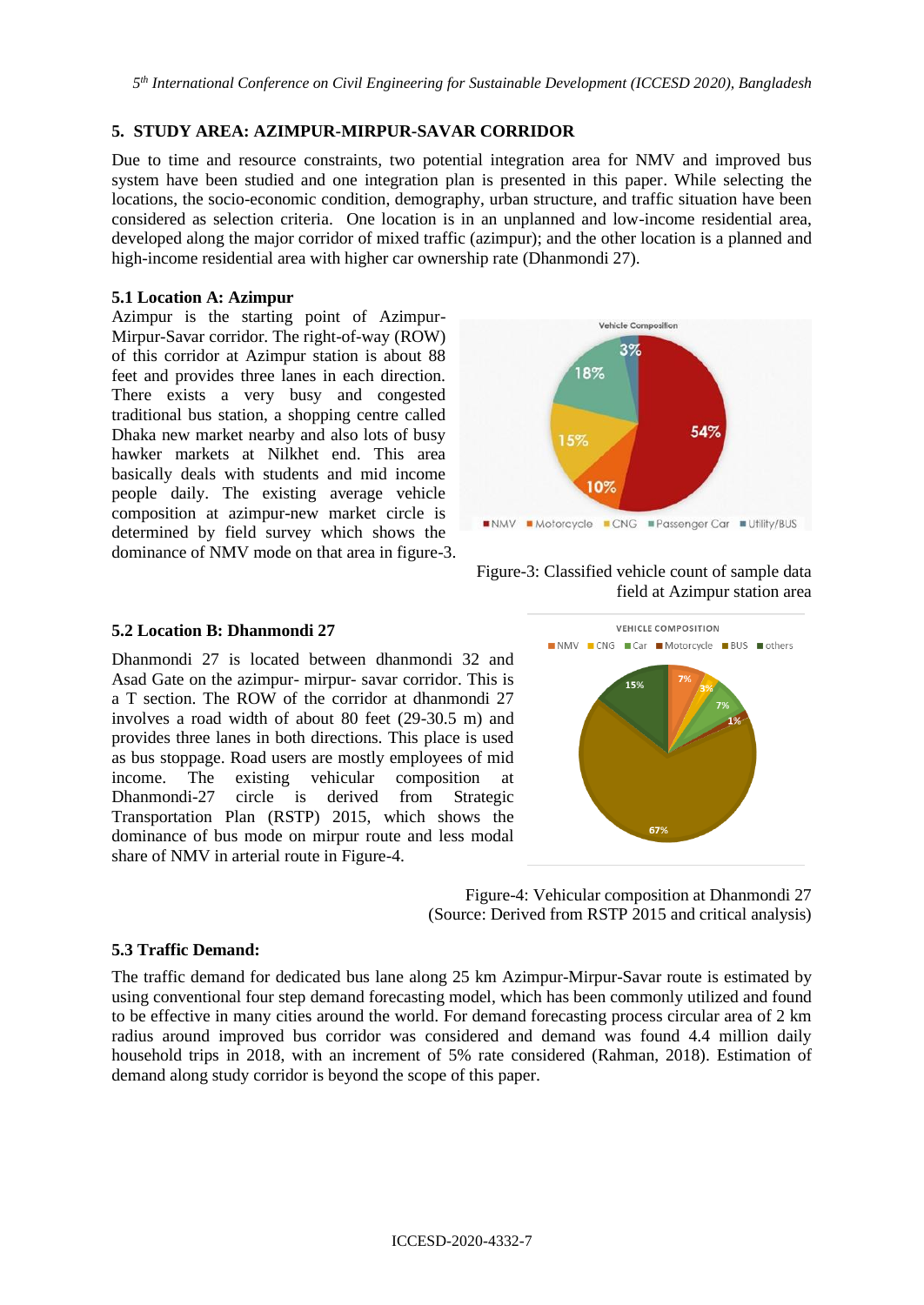## **6. PROPOSED NMV INTEGRATION PLAN AT IMPROVED BUS STATION:**



Figure 6: NMV integration plan with Improved Bus Station (Azimpur station)

### **6.1 Rickshaw Parking**

To ensure least distance in modal interchange between bus and rickshaw, rickshaw parking is given in each approach road beside the arterial road. A parallel parking of 6-10 rickshaws on the left side of the road, at least 40 feet away from intersection has been designed (Figure-6 & 7). Two or more parking may create congestion so only one parking area is suggested. Parking is designed only for minor collector roads connected with major arterial, no rickshaw parking is allowed inside major arterial.



Figure-7: rickshaw barrier and rickshaw parking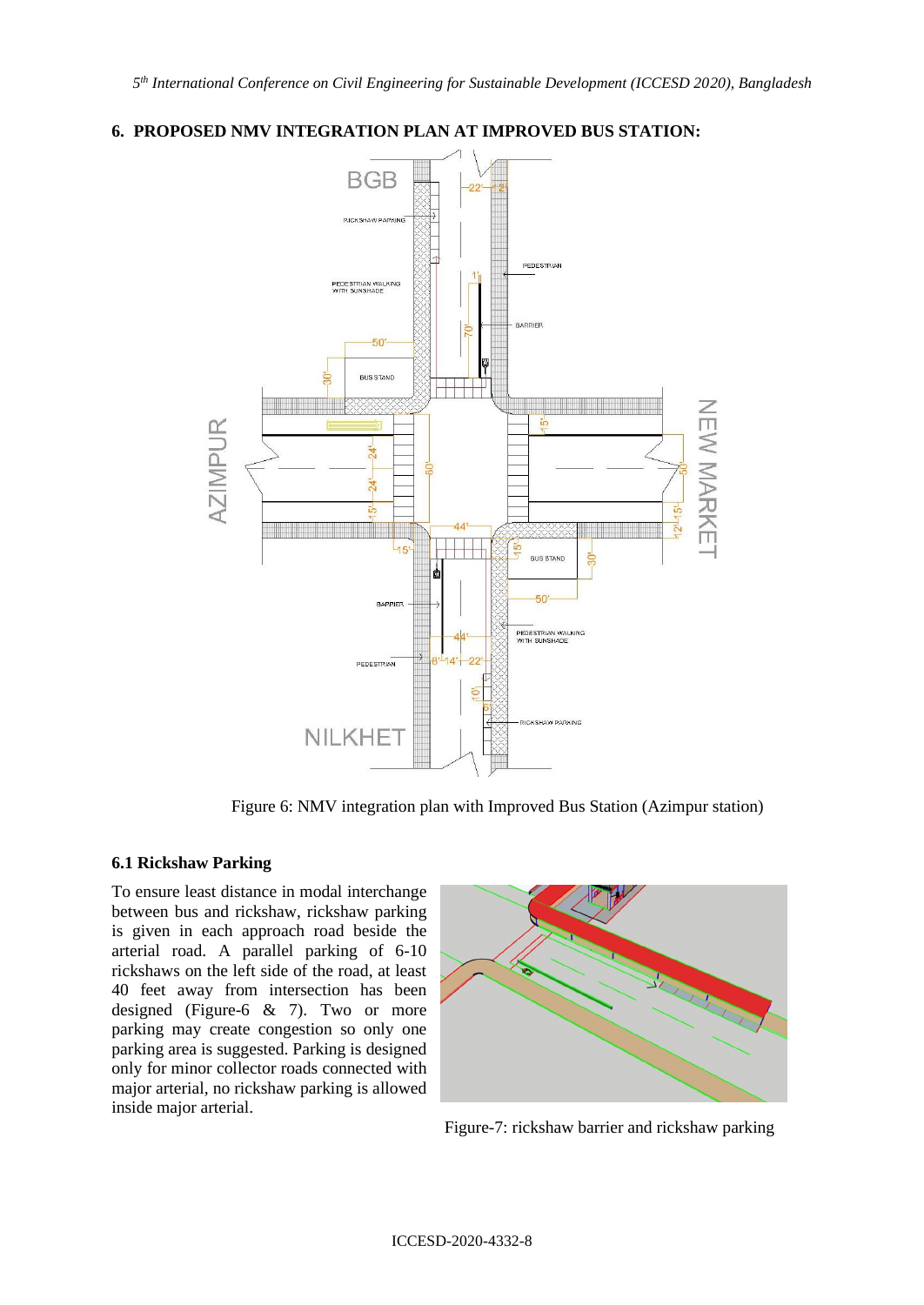## **6.2 Rickshaw Barrier Near Station**

Physical barrier should be constructed for rickshaws approaching station to separate rickshaw flow from the other vehicle, as they will not cross the intersection to enter into major arterial. They will only drop passengers near the station and will go to the rickshaw parking if it has empty space to take return passenger or have to leave without any. An offset of 15 feet from the bus lane should be kept at the end of rickshaw barrier (figure 6 & 7)



Figure-8: Demonstration of separate rickshaw lane, rickshaw parking, bus station and modal integration arrangement

### **6.3 PEDESTRIAN WALK-WAY AND SUN SHADE**

• To ensure walking friendly environment for pedestrian foot-path of 10 feet width is considered near bus station and modal interchange area (Figure 7 & 8). No hawker, car parking and non-motor

activities are not allowed near 20m of bus station.

• Footpath must be clean from garbage, brick/sand piles blocking the walkway

• A continuous sunshade from rickshaw dropping area to bus boarding/alighting area is provided.

As the dedicated bus lane is in curb side, foot over bridge is not needed. In collector road with NMV lane, Zebra crossing is used for pedestrian road crossing.



Figure 9: Pedestrian walkway facility near station

### **7. IMPLEMENTATION FRAMEWORK**

Implementation of NMV integration in Dhaka is challenging because of the huge number of unregistered rickshaws, inadequate effective enforcement of law, absence of education and awareness among rickshaw pullers and unwillingness of pedestrians to follow rules. Engineering design can achieve limited success if these other conditions are not improved along with it.

Currently there are no designated rickshaw stand for picking up and dropping off passengers in Dhaka city. Rickshaws are found in 3 to 5 locations surrounding high ridership area like around shopping centres, bus stops and some are scattered in residential areas for potential passengers. If rickshaws are to act as feeder services for improved bus system, along with planning of bus stations to accommodate rickshaws, factors like discipline and organization of rickshaws in a tidy queue at station area and predetermined fare structure to be addressed. Some shopping malls in Dhaka city have restricted zone for rickshaw queue but often they face a problem of 'last-in first-out' (when a rickshaw comes to drop passenger, came at last, but pick another passenger for another trip ahead of the waiting pullers); hence pullers will not follow the queuing.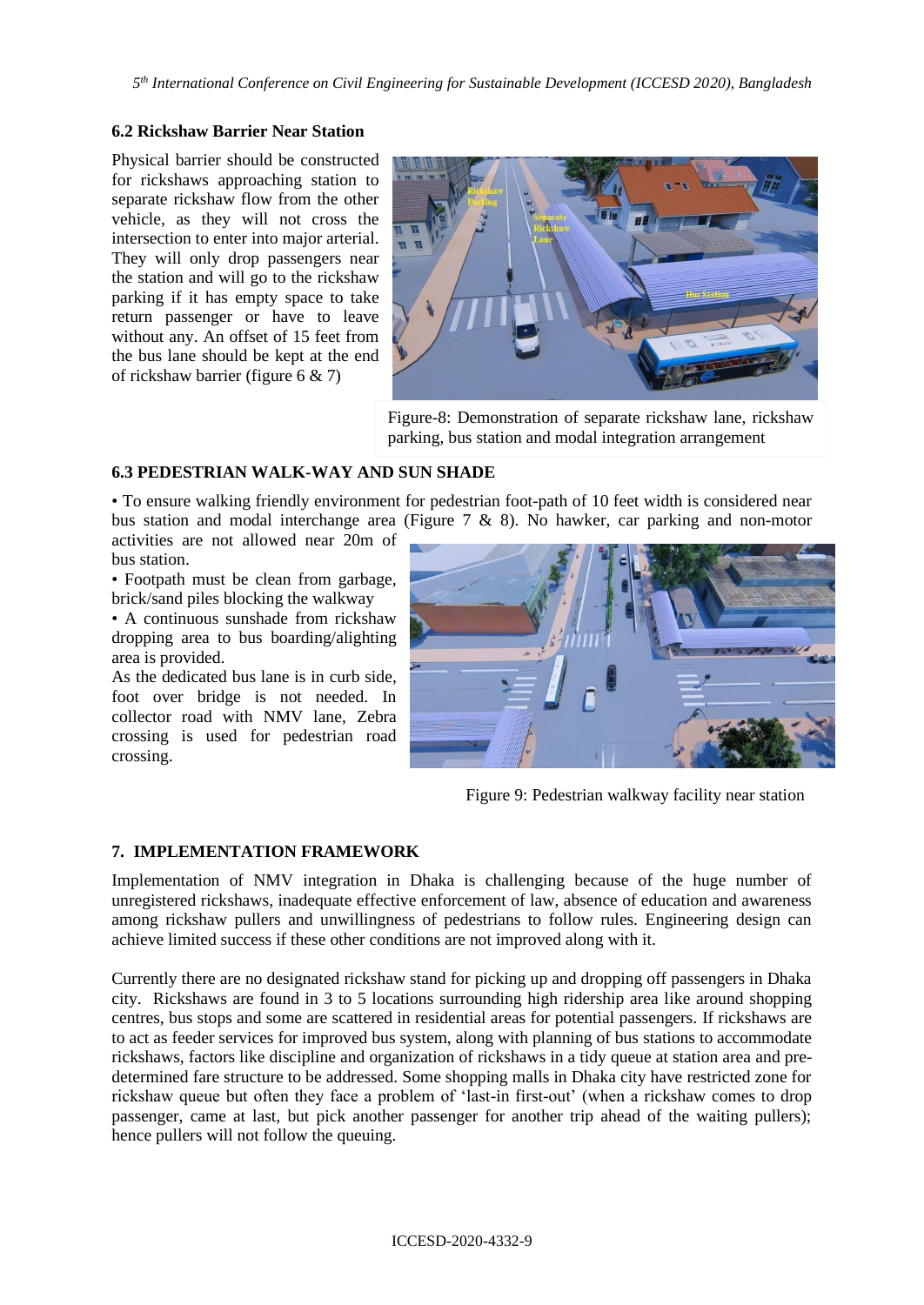Moreover, it should be noted that given the limited width of rights-of-way (ROW) of many roads in Dhaka city it might be very difficult to provide 40 or 50 spaces for rickshaws. Consequently, the rickshaws wait on streets occupying the carriage. Hence, the empty rickshaws are more problematic than a moving rickshaw because they occupy half of the carriage way. To stop extra rickshaws accumulating beyond the number of allowable limit should be executed through law enforcement as well as awareness generation among the pullers about the benefits they may get from following this. However, given the reality of more than three-quarter of existing rickshaws operating in Dhaka without a valid registration makes it difficult to enforce the law properly.

In Dhaka, almost 25 organizations are responsible for social and political activities rickshaw pullers including Dhaka Divisional Rickshaw and Van Owners Association, Bangladesh Rickshaw and Van Owner Federation, Metropolitan Rickshaw Owner League etc. These organizations must be afforded with responsibility to ensure awareness generation among rickshaw pullers. Again, rickshaw fare in a particular route or between major locations in Dhaka is already becoming determined at an acceptable rate through the market force itself, it would still create much bargaining between users and pullers and consequently end up creating delay in a queue. Pre-determined fare would be advantageous for smooth flow operation. Establishing large billboards with fare rates and periodic revision of fare rates is essential to keep this design functional.

#### **8. CONCLUSION**

Rapid urbanization, growth of vehicular population, unwarranted inflow of people in urban areas resulting in increase of urban poor are worsening the transport problem in Dhaka, like any other developing city in the world. But, it is a fact of life in Bangladesh that there are never, hardly ever, sufficient resources. So, to carry on progress in socio-economic field and prevent environmental pollution, a sustainable urban transportation system is required. The prerequisite for that is management and creating solutions for existing problems and implementation of them in infrastructure development and policy making.

#### **REFERENCES**

- Bari, M & Efroymson, D. (2007). Dhaka Urban Transport Project's After Project Report: A Critical Review. Roads for People, Working for Better Bangladesh Trust. Dhaka,Bangladesh.
- Dhaka Transport Co-Ordination Authority (DTCA) (2010), Dhaka Urban Transport Development Study (DHUTS). Final Report, Bangladesh University of Engineering and Technology (BUET) and Japan International Cooperation Agency (JICA) Study Team.
- H. Kubota, T. Kidokoro. (1996). Environmental Traffic Management: Micro Planning Approach– Creating Neighbourhoods for Pedestrians, Cyclists and Buses. Proceedings of the Expert Seminar, Expert Group Meetings, and One-Day International Symposium on Urban Development, Transport, and the Environment (pp. pp. 339-353). Sagamihara, Japan: UNCRD Preceeding Series, No.5.
- Hoque, M. M., Rahman, M. A., Islam, S. M. A. B. A., & Saha, D. (2014). Achieving sustainable transport in metro Dhaka: The role and integration of non-motorized transport. 11th TPMDC Transportation Planning and Implementation Methodologies for Developing Countries, 2009, 10- 12.
- Jibon, G. M. (2017, January 10). Rickshaws crowd Dhaka. Dhaka, Bangladesh: The Asian Age.
- Md. K. Rezaul, A.S Khandoker. (2019). Organising the informal economy workers: A study of Rickshaw Puller in Dhaka City. Dhaka: Bangladesh Institute of Labor Sudies.
- R. M. Muntasir, D. Glen, B. Jonathan. (2008). Problems and prospects of non-motorized public transport integration in developing cities. The 30th Conference of the Australian Institutes of Transport Research. Perth, Western Australia.
- Rahman, R. (2018, November 16). Bus transit demand modeling for planning improved bus operation in busy urban arterials. Thesis. Dhaka.